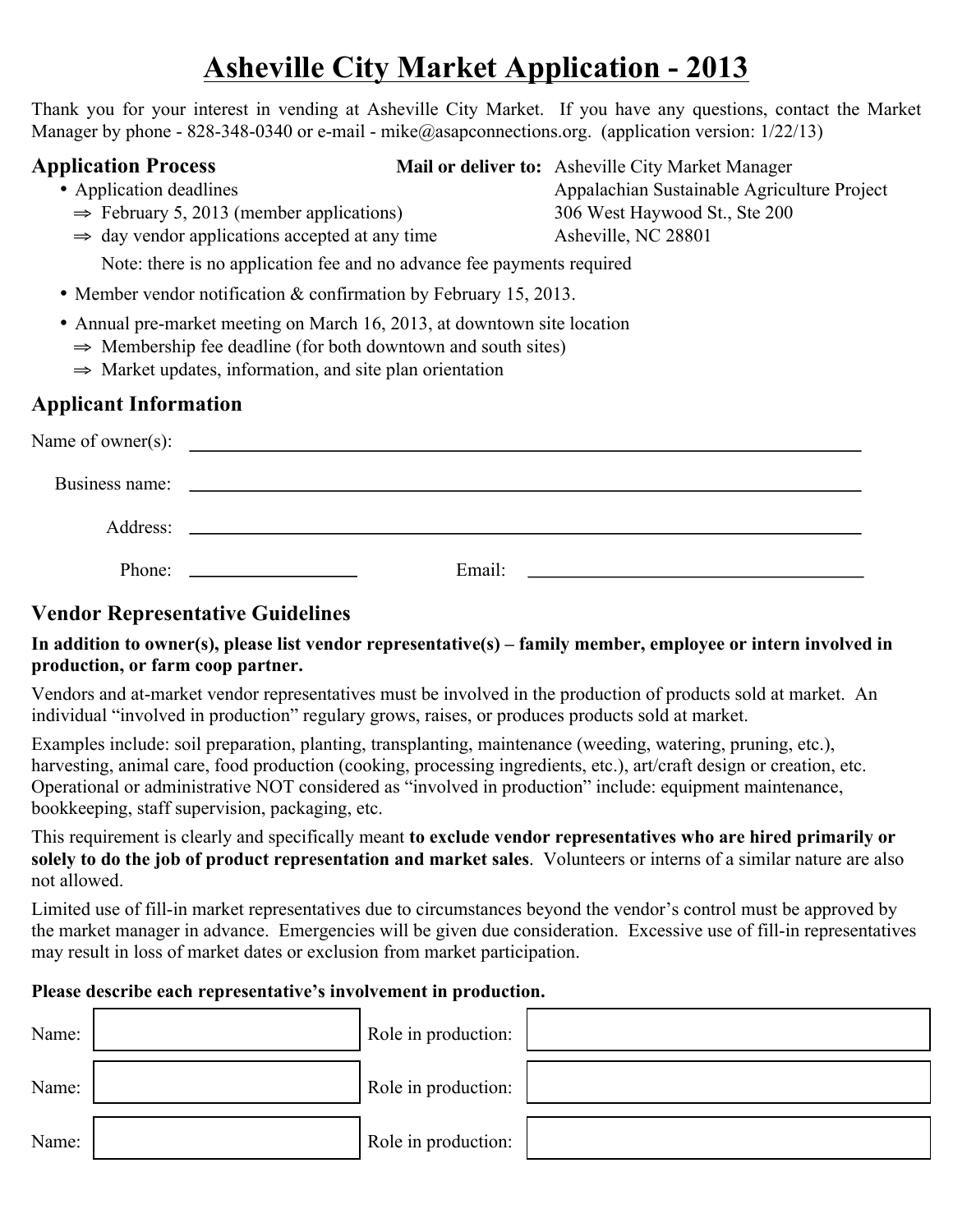#### **Vendor Status**

#### • **Member**

Members of ACM are assigned space for reserved market dates throughout the year. Reserved dates are determined as a part of the application and confirmation process. Members participate in the election of vendor representatives and may serve on the Market's Oversight Committee after first year requirement.

#### • **Day Vendor**

Day vendors are reserved scheduled spaces as available and at the discretion of the Market Manager.

#### • **Locations**

Vendors may apply to participate in one or both of the Market's locations (Saturday's downtown and/or Wednesday's at Biltmore Park Town Square). Dates listed below.

**Vendor preference: \_\_\_\_ member vendor \_\_\_\_ day vendor**

**Location: \_\_\_ ACM – downtown \_\_\_ ACM – south \_\_\_ both market locations**

# **Applicant Review**

All applicants should note *Vendor Eligibility and Restrictions* as detailed in the Market Rules and Regulations. Vendor selection preferences apply to application review. Product mix management goals are also considered in order to serve the best interests of the Market.

# **Vendor Category**

Category assignment is determined by the Market Manager based on application information provided or completion of a site visit checklist. Vendors who apply to sell in more than one category are evaluated and assigned a category by the Market Manager according to the primary products to be sold.

• **Farm products and plants**

raw vegetables and fruit, eggs, honey, herbs, plants, plant starts, cut flowers, cheese and other dairy products, meat, fish, etc.

• **Value added / Prepared foods**

food products, prepared foods (processed, packaged or sealed, ready-to-eat, etc.), and non-food products

• **Art / Craft**

contact Market Manager for additional information regarding art / craft product review

• **Day vendors** – non-member vendors

| Fees | Membership fees:                     | Weekly fees (includes \$3 token program fee):             |
|------|--------------------------------------|-----------------------------------------------------------|
|      | Downtown only $\dots$ \$ 100/year    | Member \$ 23/week                                         |
|      | South only $\dots \dots$ \$ 100/year | Day vendor $\dots \dots \dots \dots \dots$ \$ 33/week     |
|      | Both locations \$ 150/year           | Double-wide space<br>double<br>(limited availability)     |
|      |                                      | Electrical access  \$ $5$ /week<br>(limited availability) |

#### **Product List - Please enter percentage of total sales for each category and list products below.**

% Farm

% Value added / Prepared foods

 $\frac{1}{\sqrt{2}}$ % Art / Craft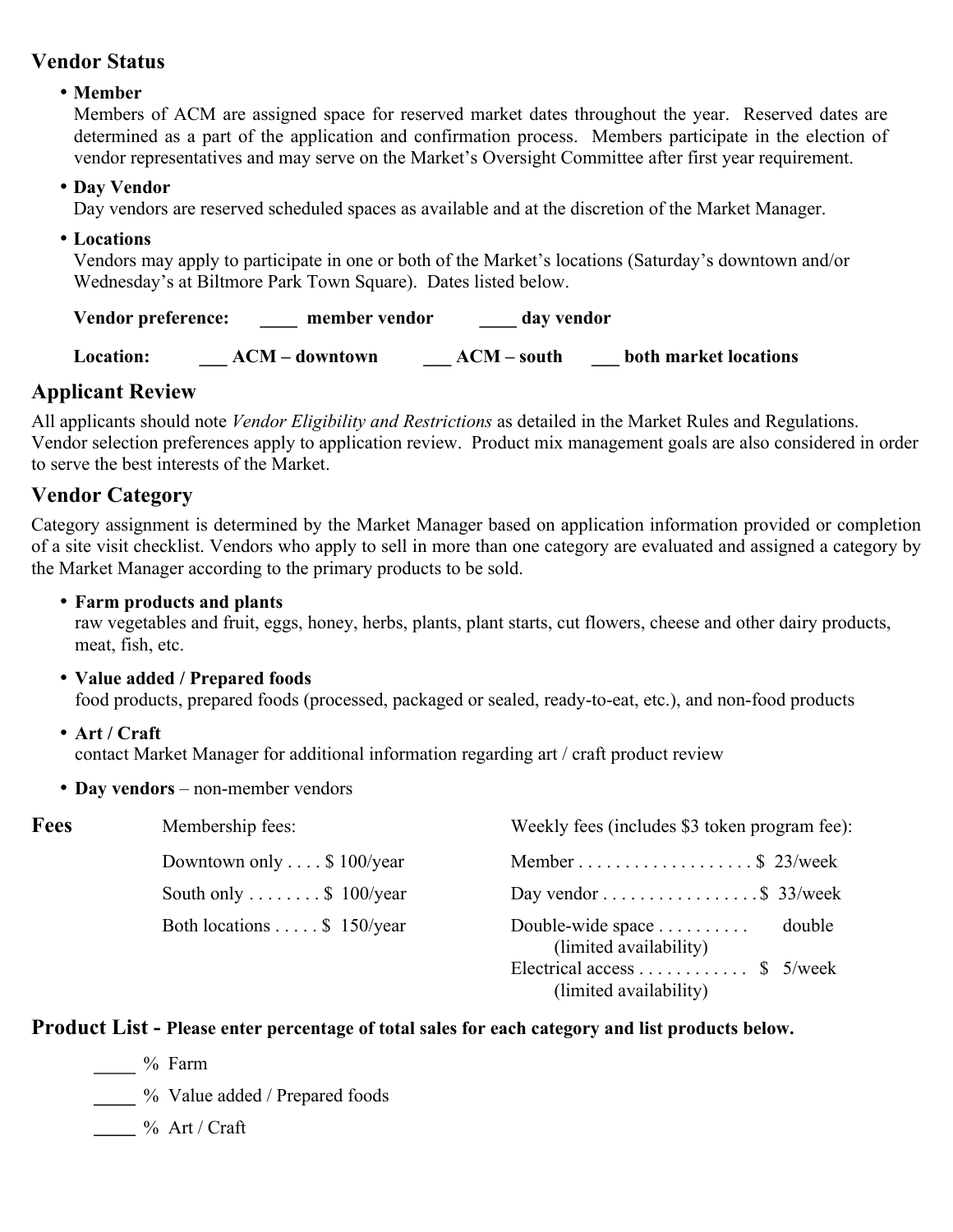**Farm products and plants** - produce, eggs, honey, herbs, plants, cut flowers, cheese and other dairy products, meat, fish, etc.; **list percentage of product to be sold involving plants or plant starts**.

 $\geq$ 

**Value added / Prepared foods -** food products, prepared foods (processed, packaged, or sealed, ready-to-eat), and non-food products. *Note: Market policy is to give preference to foods made with locally produced ingredients or featuring local farm products – applicants are encouraged to list local ingredients used.*

 $\geq$ 

#### **Art / Craft products**

 $\geq$ 

#### **Reserved market dates and excessive absences**

Members are allowed to miss 20% of their reserved dates. If a member's absences exceed 20% of their reserved dates in one year, their renewal for the following year will be restricted to a repeat of the same number of reserved dates MINUS the number of dates missed beyond the 20% limit.

#### **Late notification of absence**

**Vendors must provide advance notice for a market absence.** A vendor who fails to notify the Market Manager by 11:00pm on Monday for the Wednesday market OR by 5:00pm on Thursday for the Saturday market **WILL BE RESPONSIBLE FOR PAYMENT OF THE WEEKLY FEE**. An invoice for fees due will be emailed by the Market Manager. **Appeals due to circumstances beyond the vendor's control will be reviewed by the Manager and must be presented in writing or by email no later than two weeks from the missed market.**

#### **Reserved date selection**

Indicate your choice of market dates (to be confirmed) by marking selected dates with an "**X**". If you are interested in a double-wide space, please indicate so by marking those dates with a "**D".** 

#### **Saturday market - downtown**

| $\equiv$ April 6           | $\frac{1}{2}$ June 1       | $\equiv$ July 27 | __ September 14 | - November 2             |
|----------------------------|----------------------------|------------------|-----------------|--------------------------|
| $\equiv$ April 13          | $\equiv$ June 8            | — August 3       | __ September 21 | - November 9             |
| $\rightharpoonup$ April 20 | $\equiv$ June 15           | — August 10      | __ September 28 | November 16              |
| $\equiv$ April 27          | $\frac{\text{June } 22}{}$ | — August 17      | — October 5     |                          |
| $\equiv$ May 4             | $\equiv$ June 29           | — August 24      | — October 12    | final 2013 dates TBA     |
| $\equiv$ May 11            | $\equiv$ July 6            | ___ August 31    | ___ October 19  | schedule to be confirmed |
| $\equiv$ May 18            | $\equiv$ July 13           | __ September 7   | ___ October 26  |                          |
| $\equiv$ May 25            | $\equiv$ July 20           |                  |                 |                          |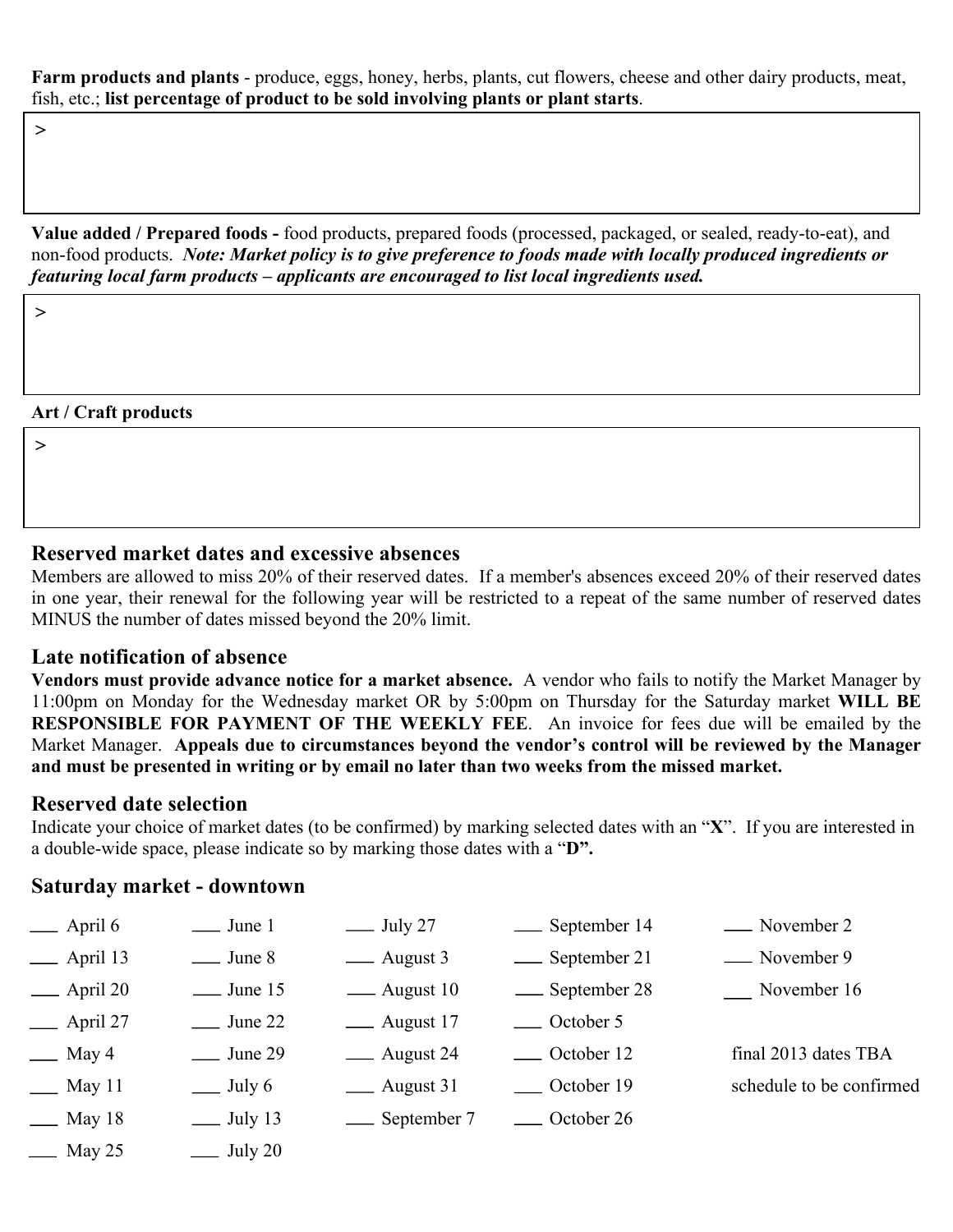#### **Wednesday market - south**

| $\equiv$ April 3              | $\equiv$ May 22  | $\equiv$ July 10                | __ August 28     | ___ October 16           |
|-------------------------------|------------------|---------------------------------|------------------|--------------------------|
| $\equiv$ April 10             | <u>—</u> May 29  | $\equiv$ July 17                | __ September 4   | ____ October 23          |
| $\rule{1em}{0.15mm}$ April 17 | $\equiv$ June 5  | $\frac{\text{July } 24}{\text{$ | -September 11    | — October 30             |
| $\equiv$ April 24             | $\equiv$ June 12 | $\equiv$ July 31                | __ September 18  |                          |
| $\equiv$ May 1                | $\equiv$ June 19 | — August 7                      | __ September 25  | Nov. & Dec. dates TBA    |
| $\equiv$ May 8                | $\equiv$ June 26 | __ August 14                    | — October 2      | schedule to be confirmed |
| $\equiv$ May 15               | $\equiv$ July 3  | ___ August 21                   | $\_\_$ October 9 |                          |

#### **License, Permit, Certification, and Inspection Requirements**

The Market Manager will complete a farm or production site checklist as a condition for vendor approval. Vendors are required to comply with all Federal, state, and local laws governing food safety and labeling and will provide the Market Manager with valid and current documentation of required licenses, permits, or certifications.

Please indicate which of the following apply to your production and vending:

| NCDA Kitchen Inspection                                 | <b>USDA</b> Organic Certification   |
|---------------------------------------------------------|-------------------------------------|
| NCDA Meat Handler's License                             | City of Asheville Privilege License |
| FDA Short Course Certification<br>(for acidified foods) | Sales Tax ID Number                 |
| other:                                                  |                                     |
| other:                                                  |                                     |

# **EBT, Credit, and Debit processing**

**Participation in the market's token program is required.** Details of this program will be provided prior to the beginning of the Market.

#### **Risk Management, Insurance and Hold Harmless Provisions**

Asheville City Market's risk management efforts include best practices, education, and enforcement to promote a safe and healthy environment. Vendors must participate actively in these efforts and take all steps necessary to assure health and safety.

Vendors, as a condition of participation in the Market, agree to the following hold harmless provisions:

**Each vendor participating in the Asheville City Market shall be responsible for any loss, personal injury, deaths, and/or other damage that may occur as a result of the vendor's negligence or that of its servants, agents, and employees, and hereby agrees to exonerate, hold harmless, indemnify and defend Asheville City Market and A.S.A.P., its successors and assigns, from and against any and all losses, damages, claims, suits or actions, judgments and costs, and attorneys fees which may arise or grow out of any injury or death of persons or damage to property in any manner connected with the vendor's products, operations, or vending at the Market.**

A.S.A.P. holds general liability insurance for Asheville City Market. This insurance DOES NOT cover vendor spaces or products. Vendors must have insurance covering participation in the Market. As it is not practical for the Market to manage each individual vendor's insurance coverage, this is a self-enforced requirement.